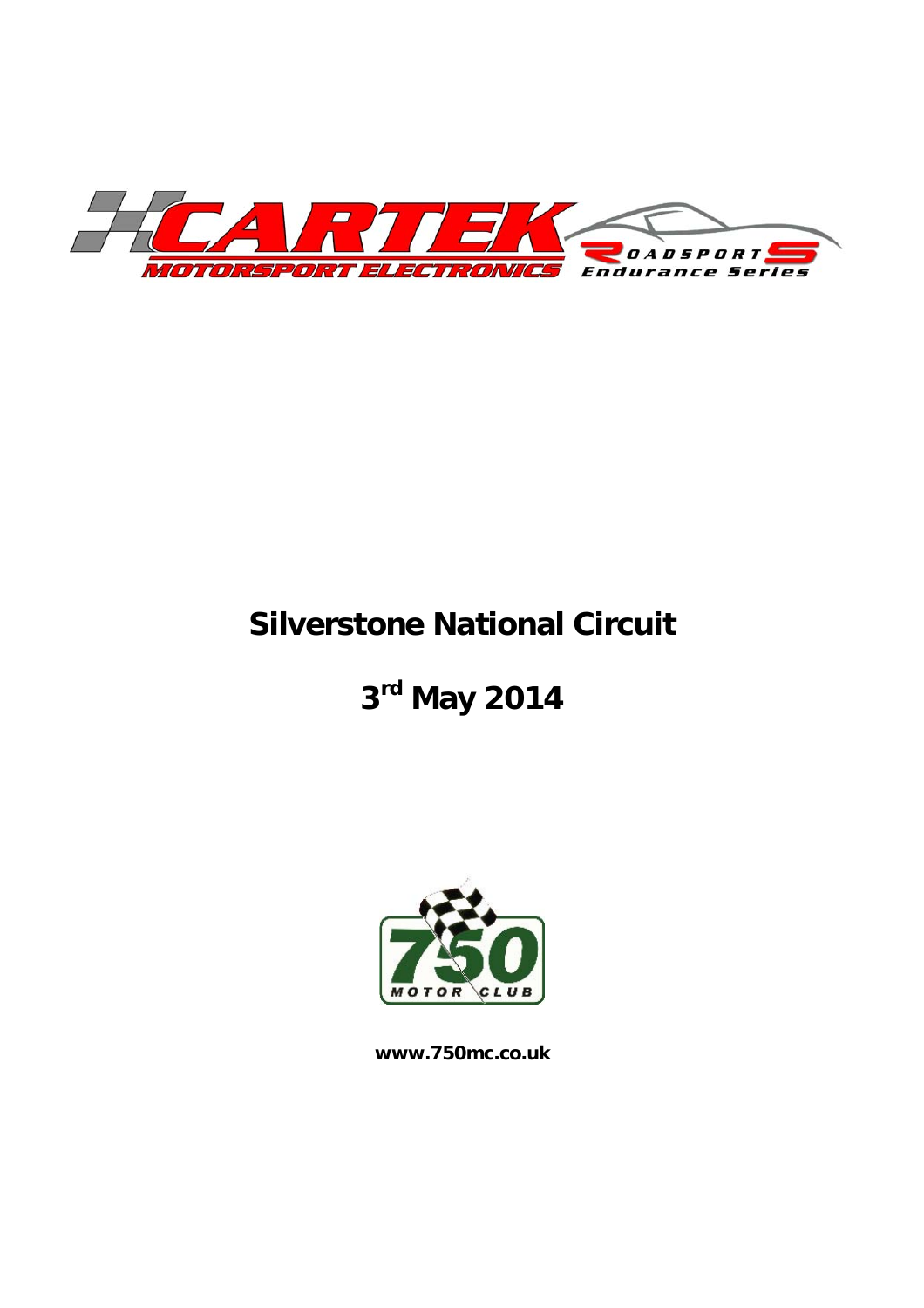

#### **Qualifying 3**

| <b>PI</b>    | No. | CI | <b>Name</b>                                       | Car                        | Laps | Time on Lap        | <b>Behind</b> | <b>MPH</b> |
|--------------|-----|----|---------------------------------------------------|----------------------------|------|--------------------|---------------|------------|
| 1            | 1   | A  | <b>Rob HORSFIELD</b>                              | <b>Toyota MR2 Turbo</b>    | 16   | 1:06.42<br>4       |               | 88.89      |
| $\mathbf{2}$ | 95  | А  | <b>Anthony DAY</b>                                | <b>Toyota MR2 Roadster</b> | 16   | 1:06.97<br>$12 \,$ | 0.55          | 88.16      |
| 3            | 119 | в  | David GARDNER/Christopher MILLS                   | Ginetta G27R               | 16   | 1:07.26<br>14      | 0.84          | 87.78      |
| 4            | 90  | в  | <b>Matt CHERRINGTON/Martin</b><br><b>GAMBLING</b> | BMW <sub>Z3</sub>          | 16   | 1:08.58<br>15      | 2.16          | 86.09      |
| 5            | 50  | в  | <b>Steve HEWSON/Robert GILHAM</b>                 | Porsche 924S               | 15   | 1:09.06<br>14      | 2.64          | 85.49      |
| 6            | 91  | C. | <b>Simon PHILLIPS/Lewis BATCHELOR</b>             | <b>Toyota MR2 Roadster</b> | 14   | 1:09.33<br>5       | 2.91          | 85.16      |
| 7            | 101 | в  | <b>Antony SHARPE/David</b><br><b>SCARBOROUGH</b>  | <b>Lotus Elise</b>         | 15   | 1:09.65<br>15      | 3.23          | 84.77      |
| 8            | 52  | в  | <b>Anthony COLES</b>                              | Porsche 944                | 16   | 1:09.67<br>14      | 3.25          | 84.74      |
| 9            | 46  | в  | Rebecca JACKSON                                   | <b>Porsche Boxster</b>     | 15   | 1:09.94<br>14      | 3.52          | 84.42      |
| 10           | 20  | A  | <b>David SHARP/Tina COOPER</b>                    | <b>Lotus Elise</b>         | 14   | 1:11.90<br>11      | 5.48          | 82.11      |
| 11           | 23  | в  | <b>Jason RISHOVER</b>                             | Porsche 944                | 16   | 1:12.09<br>15      | 5.67          | 81.90      |
| 12           | 8   | в  | <b>Carl OWEN</b>                                  | Audi TT                    | 12   | 1:12.39<br>8       | 5.97          | 81.56      |
| 13           | 127 | C  | <b>Shaun TRAYNOR</b>                              | <b>Toyota MR2</b>          | 15   | 1:12.58<br>10      | 6.16          | 81.34      |
| 14           | 7   | C  | <b>Benjamin CORBEY/Harry CORBEY</b>               | <b>Honda CRX</b>           | 13   | 1:12.67<br>13      | 6.25          | 81.24      |
| 15           | 39  | C  | <b>Leighton NORRIS/John SADLER</b>                | Porsche 944                | 12   | 1:14.77<br>5       | 8.35          | 78.96      |
| 16           | 30  | C. | Amy HOUGHAM/George HOUGHAM                        | <b>Toyota MR2 MK2</b>      | 12   | 1:15.80<br>12      | 9.38          | 77.89      |
| 17           | 27  | C  | Sarah NIBLETT/Stephen AYRES                       | <b>Hyundai Coupe</b>       | 13   | 1:16.44<br>13      | 10.02         | 77.24      |

#### **Not-Seen**

|  | 2 A Gary GOODYEAR   | <b>Lotus Exige</b>      |
|--|---------------------|-------------------------|
|  | 9 C Patrick MORTELL | <b>Toyota MR2 Turbo</b> |

\* NO TRANSPONDER. \*\* No 119 please improve side number

**Weather / Track: Bright / Dry**

**Start Time : 09:39 Silverstone National 03 May 14 10:21**

**Clerk of Course : Time Issued : Chief Timekeeper : Terry Stevens**

**THESE RESULTS REMAIN PROVISIONAL FOR A MINIMUM OF 30 MINUTES FROM THE TIME OF ISSUE AND UNTIL ALL JUDICIAL AND TECHNICAL MATTERS HAVE BEEN SETTLED.**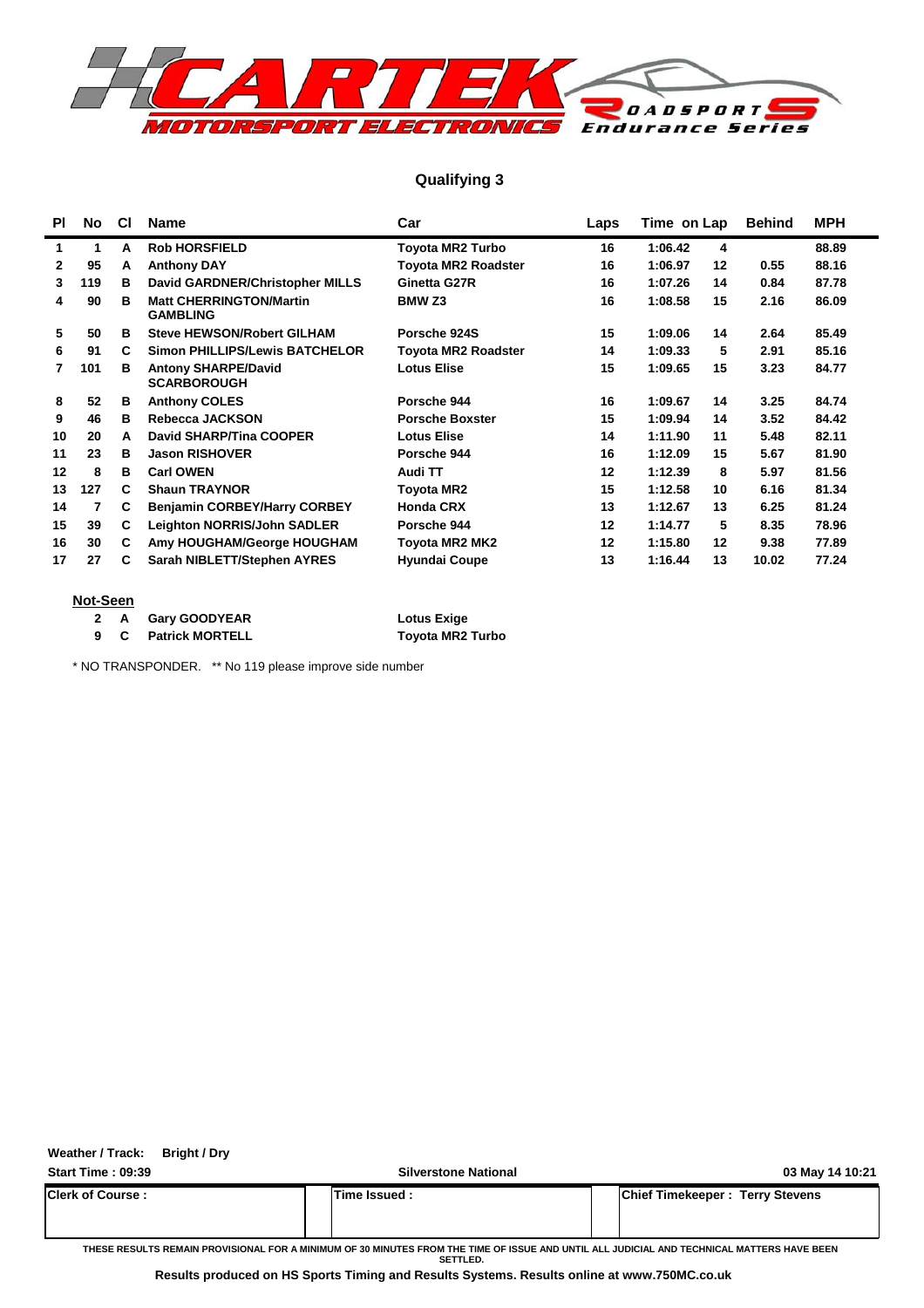### **750MC Cartek Roadsports Series**

### **LAP TIMES - Qualifying 3**

| $\mathbf 1$    |                                     | <b>Rob HORSFIELD</b>                                                      |                                      |                                               |                                               |                                                  |                                         |                           |                                |                           |                                     |
|----------------|-------------------------------------|---------------------------------------------------------------------------|--------------------------------------|-----------------------------------------------|-----------------------------------------------|--------------------------------------------------|-----------------------------------------|---------------------------|--------------------------------|---------------------------|-------------------------------------|
|                | Lap<br>$1 \quad \Box$<br>11         | $\sim$ 1<br>1:12.15<br>2:11.09                                            | $\overline{2}$<br>1:08.78<br>1:06.71 | $\sim$ 3<br>1:07.24<br>1:06.84                | $\overline{4}$<br>1:06.42<br>1:07.30          | 1:07.05<br>1:06.70                               | $5 \t\t 6$<br>1:07.56<br>1:07.18        | $\overline{7}$<br>1:07.68 | 8<br>1:07.50                   | 9<br>1:06.66              | $\blacksquare$ 10<br>1:15.05        |
| $\overline{7}$ |                                     | * Benjamin CORBEY                                                         |                                      |                                               |                                               |                                                  |                                         |                           |                                |                           |                                     |
|                | Lap                                 | $\blacktriangleleft$<br>11 1:13.98                                        | 2 <sup>1</sup><br>1:22.21<br>1:12.83 | $\overline{\mathbf{3}}$<br>1:26.48<br>1:12.67 | $\overline{4}$                                | 5 <sub>5</sub>                                   | 6<br>1:37.24                            | $\mathbf{7}$              | 8<br>3:11.16  1:14.29          | $\overline{9}$<br>1:14.43 | $\overline{\mathbf{10}}$<br>1:15.03 |
| 8              |                                     | <b>Carl OWEN</b>                                                          |                                      |                                               |                                               |                                                  |                                         |                           |                                |                           |                                     |
|                | Lap                                 | $\sim$ 1                                                                  |                                      | $2 \t 3$                                      | $\sim$ 4                                      |                                                  | $5 \t\t 6 \t\t 7$                       |                           | 8                              | 9                         | $\blacksquare$ 10                   |
|                | $1 \quad \Box$<br>11                | 1:23.06<br>1:12.93                                                        | 1:20.16<br>2:45.00                   | 1:19.64                                       | 1:13.81                                       | 1:14.92                                          | 1:13.85                                 | 1:14.03                   | 1:12.39                        | 1:13.26                   | 1:14.98                             |
| 20             |                                     | <b>David SHARP</b>                                                        |                                      |                                               |                                               |                                                  |                                         |                           |                                |                           |                                     |
|                | Lap<br>$1 \quad \Box$<br>11         | $\blacktriangleleft$<br>1:17.86<br>1:11.90                                | $2^{\circ}$<br>1:13.38<br>1:12.05    | $\overline{\mathbf{3}}$<br>1:14.17<br>1:13.03 | $\overline{4}$<br>1:12.30<br>1:12.19          | 5 <sup>1</sup><br>1:12.64                        | 6<br>1:18.94                            | $\mathbf{7}$              | 8<br>3:23.66 1:16.76           | 9<br>1:12.03              | 10<br>1:21.59                       |
| 23             |                                     | <b>Jason RISHOVER</b>                                                     |                                      |                                               |                                               |                                                  |                                         |                           |                                |                           |                                     |
|                | Lap<br>$1 \quad \blacksquare$<br>11 | $\sim$ $\sim$ 1<br>1:19.18<br>1:13.32                                     | $2^{\circ}$<br>1:18.05<br>1:12.34    | $\sim$ 3<br>1:15.61<br>1:12.56                | $\overline{\mathbf{4}}$<br>1:16.24<br>1:14.10 | 1:14.70<br>1:12.09                               | $5 \t\t 6 \t\t 7$<br>1:13.90<br>1:12.13 | 1:14.41                   | 8<br>1:13.46                   | 9<br>1:13.26              | $\blacksquare$ 10<br>1:13.07        |
| 27             |                                     | <b>Sarah NIBLETT</b>                                                      |                                      |                                               |                                               |                                                  |                                         |                           |                                |                           |                                     |
|                | Lap                                 | 1<br>$1 \t 1:22.37$<br>11  1:16.84                                        | $2^{\circ}$<br>1:19.24<br>1:17.21    | $\overline{\mathbf{3}}$<br>1:23.76<br>1:16.44 | $\overline{4}$                                | 5 <sub>1</sub>                                   | $6 -$                                   | $\mathbf{7}$              | 8<br>1:20.74  1:27.00  2:53.25 | 9<br>1:17.47              | 10 <sup>°</sup><br>1:17.16          |
| 30             |                                     | <b>Amy HOUGHAM</b>                                                        |                                      |                                               |                                               |                                                  |                                         |                           |                                |                           |                                     |
|                |                                     | Lap 1<br>11  1:17.61  1:15.80                                             | $\overline{\mathbf{2}}$<br>1:37.04   | $\sim$ 3<br>1:36.81                           | 4<br>1:36.22                                  | 1:51.77                                          | $5 \t\t 6 \t\t 7$<br>3:51.42            | 1:17.15                   | 8<br>1:17.10                   | 9<br>1:16.35              | $\blacksquare$ 10<br>1:18.17        |
| 39             |                                     | <b>Leighton NORRIS</b>                                                    |                                      |                                               |                                               |                                                  |                                         |                           |                                |                           |                                     |
|                |                                     | Lap 1 2 3 4 5 6 7 8 9 10<br>1   1:24.27   1:18.45<br>11  1:16.01  1:16.38 |                                      | 1:17.08                                       |                                               |                                                  |                                         |                           |                                | 1:16.93                   | 1:16.37                             |
| 46             |                                     | <b>Rebecca JACKSON</b>                                                    |                                      |                                               |                                               |                                                  |                                         |                           |                                |                           |                                     |
|                |                                     | Lap 1 2 3 4 5 6 7 8 9<br>11  1:10.63  1:10.70                             | 1:12.48                              | 1:12.75<br>1:10.68                            | 1:19.03<br>1:09.94                            | 2:54.60<br>1:10.10                               |                                         |                           | 1:11.16  1:10.30  1:11.42      | 1:10.82                   | $\overline{10}$<br>1:10.94          |
| 50             |                                     | <b>Steve HEWSON</b>                                                       |                                      |                                               |                                               |                                                  |                                         |                           |                                |                           |                                     |
|                | Lap                                 | $1 \t2 \t3 \t4$<br>1 1:17.83<br>11  1:09.46                               | 1:13.57<br>1:09.52                   | 1:11.35                                       | 1:10.92                                       | $\overline{\phantom{1}}$ 5<br>1:10.46<br>1:09.20 |                                         |                           | 6 7 8 9<br>2:43.78             | 1:11.19                   | $\blacksquare$ 10<br>1:09.93        |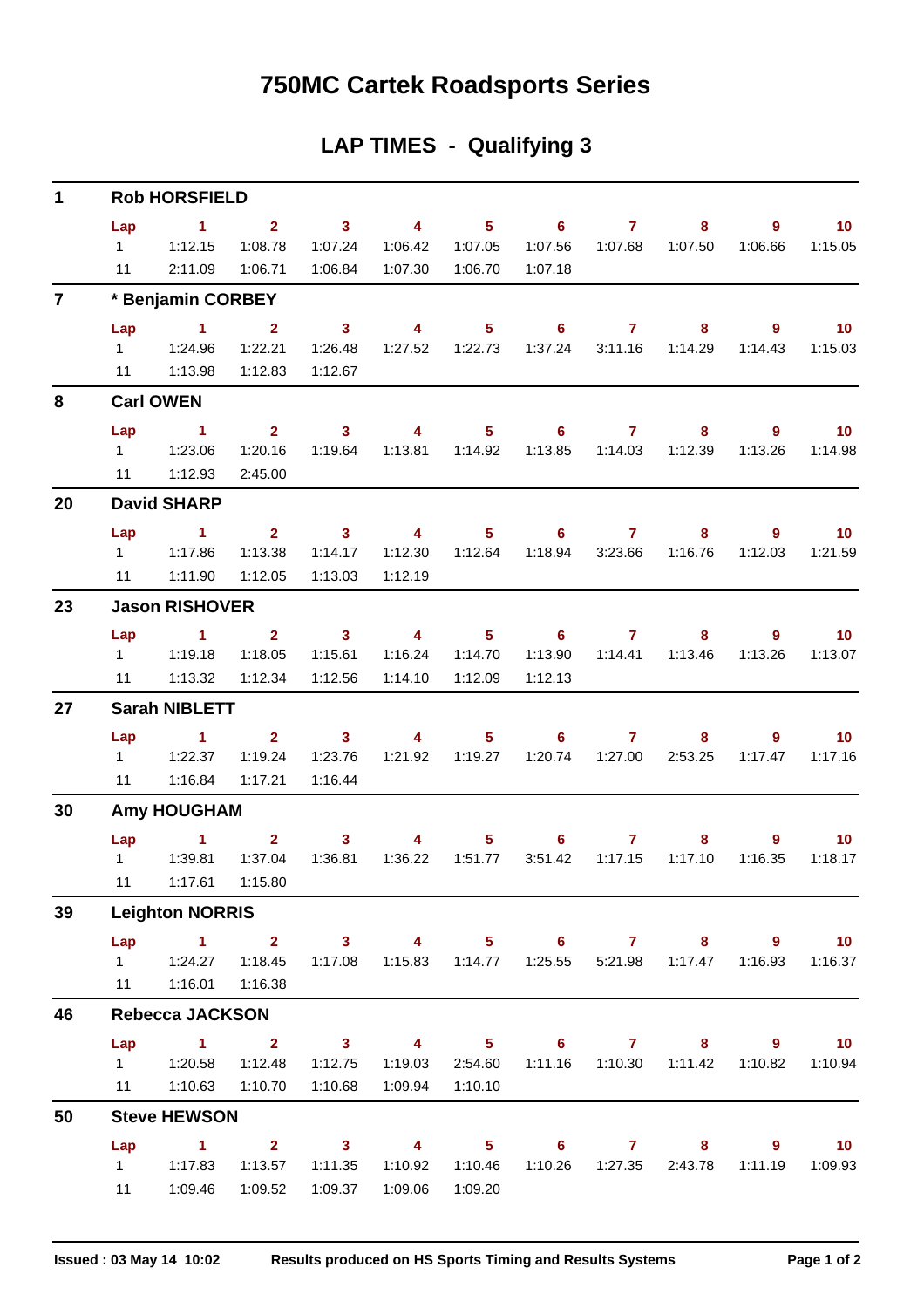| 52  |                | <b>Anthony COLES</b>    |                |                         |                         |                |                            |                |         |                |                 |
|-----|----------------|-------------------------|----------------|-------------------------|-------------------------|----------------|----------------------------|----------------|---------|----------------|-----------------|
|     | Lap            | $\sim$ 1                | $2^{\circ}$    | $\overline{\mathbf{3}}$ | $\overline{\mathbf{4}}$ | 5 <sup>1</sup> | $\overline{\phantom{0}}$ 6 | $\overline{7}$ | 8       | $\overline{9}$ | 10              |
|     | $1 \quad$      | 1:22.14                 | 1:15.09        | 1:16.99                 | 1:12.46                 | 1:11.07        | 1:11.60                    | 1:10.91        | 1:10.21 | 1:10.17        | 1:10.31         |
|     | 11             | 1:10.64                 | 1:11.76        | 1:10.46                 | 1:09.67                 | 1:11.22        | 1:10.26                    |                |         |                |                 |
| 90  |                | <b>Matt CHERRINGTON</b> |                |                         |                         |                |                            |                |         |                |                 |
|     | Lap            | $\sim$ 1                | $\mathbf{2}$   | 3 <sup>1</sup>          | $\overline{\mathbf{4}}$ | 5 <sup>1</sup> | 6 <sup>1</sup>             | $\mathbf{7}$   | 8       | 9              | 10              |
|     | $1 \quad$      | 1:13.81                 | 1:10.19        | 1:10.15                 | 1:09.91                 | 1:09.33        | 1:17.97                    | 2:28.29        | 1:09.40 | 1:11.83        | 1:09.30         |
|     | 11             | 1:12.93                 | 1:09.11        | 1:09.74                 | 1:08.94                 | 1:08.58        | 1:08.85                    |                |         |                |                 |
| 91  |                | <b>Simon PHILLIPS</b>   |                |                         |                         |                |                            |                |         |                |                 |
|     | Lap            | $\sim$ 1                | $\overline{2}$ | $\overline{\mathbf{3}}$ | $\overline{4}$          | 5 <sup>5</sup> | $6^{\circ}$                | $\mathbf{7}$   | 8       | 9              | 10              |
|     | $1 \quad$      | 1:16.97                 | 1:11.63        | 1:11.30                 | 1:10.91                 | 1:09.33        | 1:09.72                    | 1:27.25        | 3:18.56 | 1:17.00        | 1:16.62         |
|     | 11             | 1:16.38                 | 1:13.38        | 1:13.09                 | 1:14.25                 |                |                            |                |         |                |                 |
| 95  |                | <b>Anthony DAY</b>      |                |                         |                         |                |                            |                |         |                |                 |
|     | Lap            | $\sim$ 1                | 2 <sup>1</sup> | $\overline{\mathbf{3}}$ | $\overline{4}$          | 5 <sub>1</sub> | $\overline{\phantom{0}}$ 6 | $\mathbf{7}$   | 8       | 9              | $-10$           |
|     | $1 \quad$      | 1:15.41                 | 1:10.87        | 1:09.66                 | 1:08.74                 | 1:07.81        | 1:07.58                    | 1:07.65        | 1:07.12 | 1:07.26        | 1:07.67         |
|     | 11             | 1:09.27                 | 1:06.97        | 1:07.71                 | 1:16.66                 | 2:23.69        | 1:06.98                    |                |         |                |                 |
| 101 |                | <b>Antony SHARPE</b>    |                |                         |                         |                |                            |                |         |                |                 |
|     | Lap            | $\mathbf{1}$            | 2 <sup>1</sup> | 3 <sup>1</sup>          | $\overline{\mathbf{4}}$ | 5 <sub>5</sub> | 6                          | $\mathbf{7}$   | 8       | 9              | 10 <sub>1</sub> |
|     | $1 \quad \Box$ | 1:15.98                 | 1:09.74        | 1:10.88                 | 1:10.65                 | 1:09.90        | 1:10.81                    | 1:10.60        | 1:09.75 | 1:09.69        | 1:21.46         |
|     | 11             | 2:38.47                 | 1:11.41        | 1:10.97                 | 1:10.36                 | 1:09.65        |                            |                |         |                |                 |
| 119 |                | ** David GARDNER        |                |                         |                         |                |                            |                |         |                |                 |
|     | Lap            | $\blacksquare$ 1        | $\overline{2}$ | $\overline{\mathbf{3}}$ | $\overline{4}$          | 5 <sup>1</sup> | $\overline{\phantom{a}}$ 6 | $\overline{7}$ | 8       | 9              | 10              |
|     | $1 \quad$      | 1:14.72                 | 1:10.77        | 1:11.18                 | 1:09.33                 | 1:08.78        | 1:08.94                    | 1:10.65        | 1:09.78 | 1:22.06        | 2:16.72         |
|     | 11             | 1:08.61                 | 1:07.72        | 1:08.34                 | 1:07.26                 | 1:07.75        | 1:08.61                    |                |         |                |                 |
| 127 |                | <b>Shaun TRAYNOR</b>    |                |                         |                         |                |                            |                |         |                |                 |
|     | Lap            | $\sim$ 1                | $\overline{2}$ | 3 <sup>1</sup>          | $\overline{4}$          | 5 <sub>5</sub> | 6 <sup>1</sup>             | $\overline{7}$ | 8       | $9^{\circ}$    | 10 <sub>1</sub> |
|     | $1 \quad$      | 1:19.24                 | 1:18.11        | 1:15.11                 | 1:14.99                 | 1:13.77        | 1:14.50                    | 1:12.71        | 1:13.72 | 1:12.77        | 1:12.58         |
|     | 11             | 1:13.64                 | 1:13.48        | 1:13.30                 | 1:13.04                 | 1:12.66        |                            |                |         |                |                 |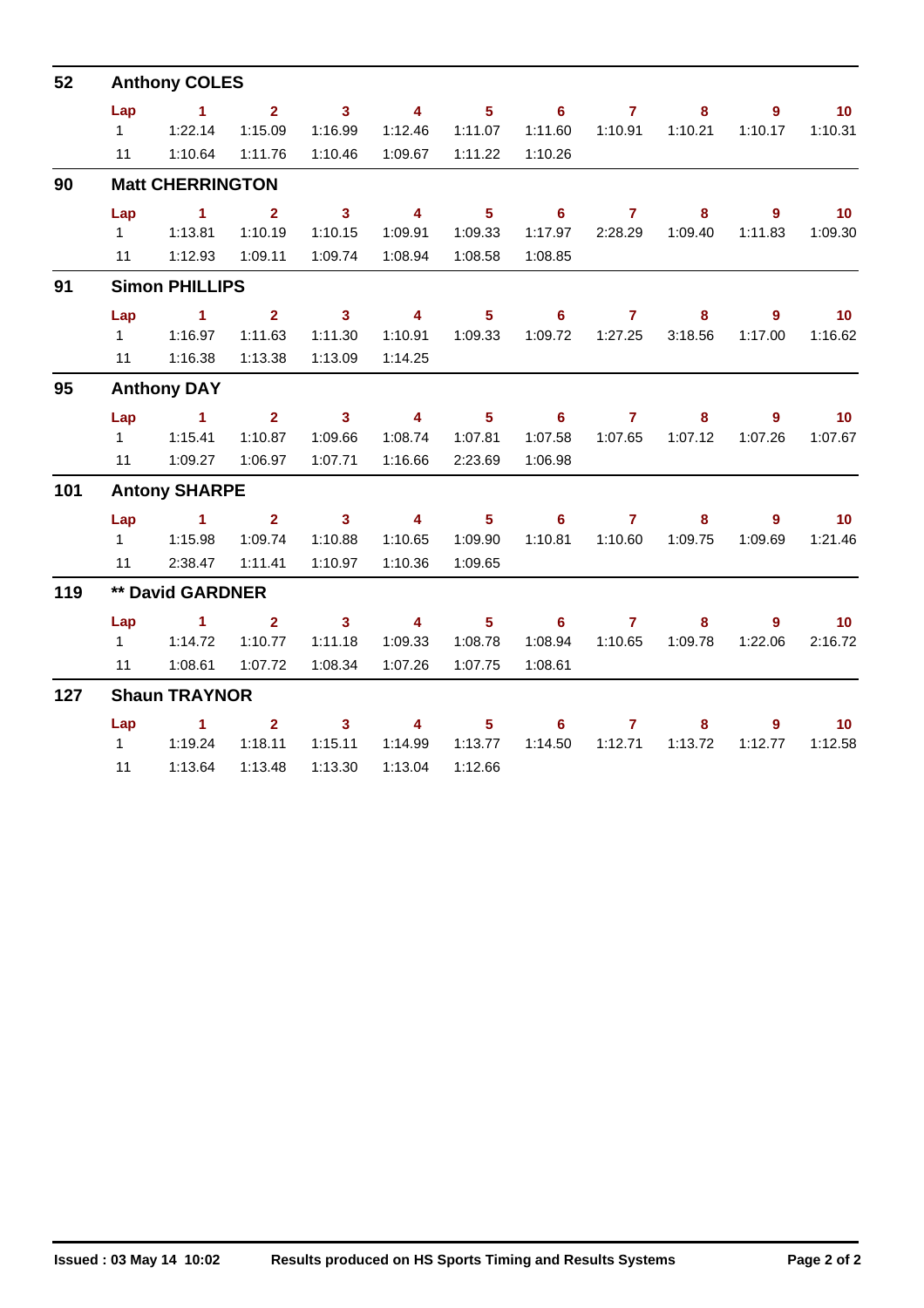#### CE GRI RA

### **750MC Cartek Roadsports Series**

**Race 4**

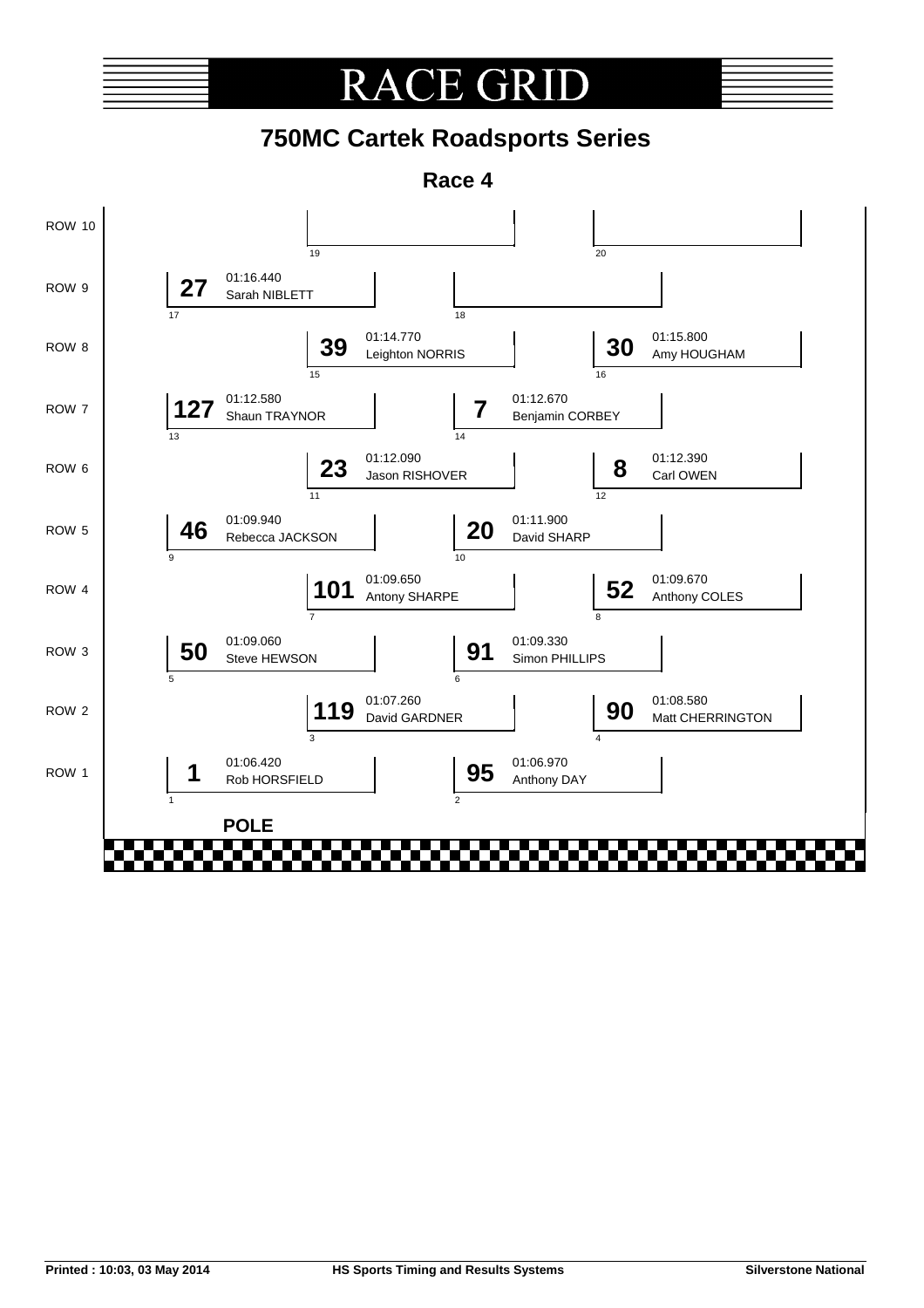

### **750MC Cartek Roadsports Series**

| PI           | No                    | <b>CI</b> | <b>Name</b>                                       | Car                        | Laps | <b>Time</b> | Behind     | MPH | Best Lap on   |    | <b>MPH</b> |
|--------------|-----------------------|-----------|---------------------------------------------------|----------------------------|------|-------------|------------|-----|---------------|----|------------|
| $\mathbf{1}$ | 1                     | A         | <b>Rob HORSFIELD</b>                              | <b>Toyota MR2 Turbo</b>    | 39   | 45:35.43    |            |     | 84.18 1:06.43 | 34 | 88.88      |
| 2            | 95                    | A         | <b>Anthony DAY</b>                                | <b>Toyota MR2 Roadster</b> | 39   | 46:01.72    | 26.29      |     | 83.37 1:07.20 | 22 | 87.86      |
| 3            | 90                    | в         | <b>Matt CHERRINGTON/Martin</b><br><b>GAMBLING</b> | BMW <sub>Z3</sub>          | 39   | 46:40.32    | 1:04.89    |     | 82.22 1:08.68 | 13 | 85.96      |
| 4            | 50                    | в         | <b>Steve HEWSON/Robert</b><br><b>GILHAM</b>       | Porsche 924S               | 38   | 46:05.14    | 1 Lap      |     | 81.14 1:08.72 | 18 | 85.91      |
| 5            | 46                    | в         | <b>Rebecca JACKSON</b>                            | <b>Porsche Boxster</b>     | 38   | 46:22.53    | 1 Lap      |     | 80.63 1:09.26 | 32 | 85.24      |
| 6            | 91                    | в         | <b>Simon PHILLIPS/Lewis</b><br><b>BATCHELOR</b>   | <b>Toyota MR2 Roadster</b> | 37   | 46:38.06    | 2 Laps     |     | 78.07 1:08.81 | 30 | 85.80      |
| 7            | 23                    | в         | <b>Jason RISHOVER</b>                             | Porsche 944                | 36   | 45:36.93    | 3 Laps     |     | 77.66 1:11.59 | 26 | 82.47      |
| 8            | 39                    | C         | <b>Leighton NORRIS/John</b><br><b>SADLER</b>      | Porsche 944                | 36   | 45:46.82    | 3 Laps     |     | 77.38 1:11.55 | 30 | 82.52      |
| 9            | 127                   | C         | <b>Shaun TRAYNOR</b>                              | <b>Toyota MR2</b>          | 36   | 45:47.92    | 3 Laps     |     | 77.35 1:12.21 | 36 | 81.76      |
| 10           | $\overline{7}$        | C         | <b>Benjamin CORBEY/Harry</b><br><b>CORBEY</b>     | <b>Honda CRX</b>           | 36   | 46:10.24    | 3 Laps     |     | 76.72 1:11.86 | 6  | 82.16      |
| 11           | 8                     | в         | <b>Carl OWEN</b>                                  | Audi TT                    | 36   | 46:32.81    | 3 Laps     |     | 76.10 1:11.51 | 36 | 82.56      |
| 12           | 27                    | C         | Sarah NIBLETT/Stephen<br><b>AYRES</b>             | <b>Hyundai Coupe</b>       | 34   | 46:10.53    | 5 Laps     |     | 72.45 1:17.17 | 32 | 76.51      |
| 13           | 30                    | C         | Amy HOUGHAM/George<br><b>HOUGHAM</b>              | <b>Toyota MR2 MK2</b>      | 32   | 46:47.25    | 7 Laps     |     | 67.30 1:16.31 | 27 | 77.37      |
|              | <b>Not-Classified</b> |           |                                                   |                            |      |             |            |     |               |    |            |
|              | 52                    | B         | <b>Anthony COLES</b>                              | Porsche 944                | 23   | 29:43.59    | <b>DNF</b> |     | 76.13 1:09.76 | 4  | 84.63      |
|              | 20                    | A         | <b>David SHARP/Tina COOPER</b>                    | <b>Lotus Elise</b>         | 22   | 28:47.53    | <b>DNF</b> |     | 75.19 1:12.25 | 3  | 81.72      |
|              | 119                   | в         | <b>David GARDNER/Christopher</b><br><b>MILLS</b>  | Ginetta G27R               | 16   | 18:53.64    | <b>DNF</b> |     | 83.33 1:08.24 | 7  | 86.52      |
|              | 101                   | в         | <b>Antony SHARPE/David</b><br><b>SCARBOROUGH</b>  | <b>Lotus Elise</b>         | 12   | 13:56.04    | <b>DNF</b> |     | 84.74 1:08.44 | 6  | 86.27      |
|              | <b>Fastest Lap</b>    |           |                                                   |                            |      |             |            |     |               |    |            |
|              | 1                     | A         | <b>Rob HORSFIELD</b>                              | <b>Toyota MR2 Turbo</b>    |      |             |            |     | 1:06.43       | 34 | 88.88 Rec  |
|              | 119                   | в         | David GARDNER/Christopher<br><b>MILLS</b>         | Ginetta G27R               |      |             |            |     | 1:08.24       | 7  | 86.52 Rec  |
|              | 39                    | C         | <b>Leighton NORRIS/John</b><br><b>SADLER</b>      | Porsche 944                |      |             |            |     | 1:11.55       | 30 | 82.52 Rec  |

No 46 - includes 15 seconds for stopping for less than the mandatory 1 minute

**Weather / Track:** Bright / Dry

| <b>Start Time: 13:44</b> | <b>Silverstone National</b> | 03 May 14 14:56                        |
|--------------------------|-----------------------------|----------------------------------------|
| <b>Clerk of Course :</b> | <b>Time Issued:</b>         | <b>Chief Timekeeper: Terry Stevens</b> |
|                          |                             |                                        |

**THESE RESULTS REMAIN PROVISIONAL FOR A MINIMUM OF 30 MINUTES FROM THE TIME OF ISSUE AND UNTIL ALL JUDICIAL AND TECHNICAL MATTERS HAVE BEEN SETTLED.**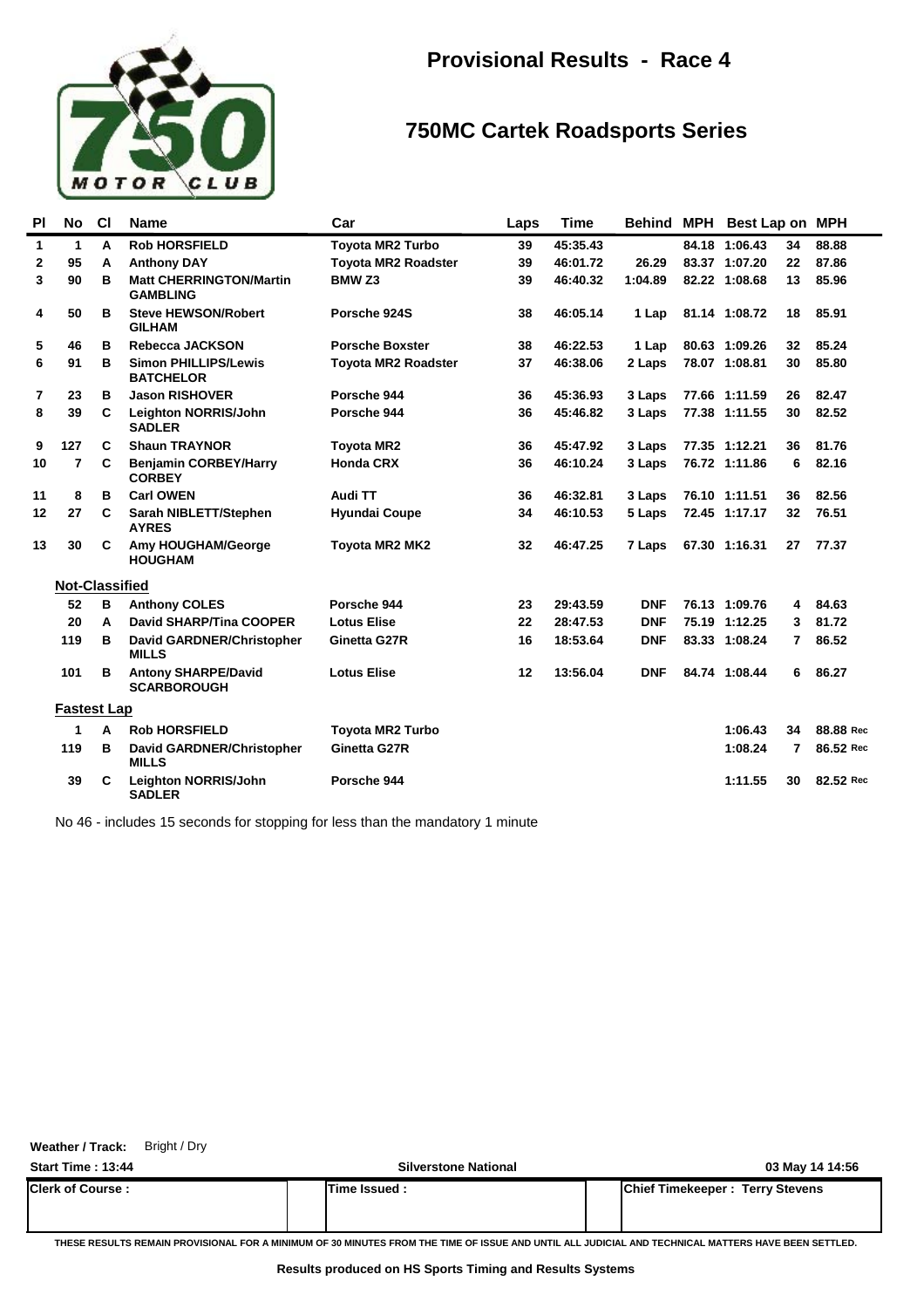|     | Lap 1       |    | Lap <sub>2</sub> |    | Lap 3       |     | Lap 4       |    | Lap <sub>5</sub> |    | Lap6          |    | Lap <sub>7</sub> |     | Lap 8        |    | Lap 9          |    | Lap <sub>10</sub> |
|-----|-------------|----|------------------|----|-------------|-----|-------------|----|------------------|----|---------------|----|------------------|-----|--------------|----|----------------|----|-------------------|
| No. | Time        | No | Time             | No | Time        | No  | Time        | No | <b>Time</b>      | No | Time          | No | Time             | No  | Time         | No | <b>Time</b>    | No | Time              |
|     | 1.11.13     |    | 2:19.34          |    | 3:26.24     |     | 4:33.41     |    | 5:40.62          |    | 6:47.81       |    | 7:55.25          |     | 9:01.91      |    | 10:08.99       |    | 1 11:15.92        |
|     | 119 1:13.14 | 95 | 2:21.98          | 95 | 3:30.17     | 95  | 4.38.91     | 95 | 5:48.08          | 95 | 6:56.08       | 27 | 8:04.08<br>*1    | 8   | $9:04.92$ *1 | 91 | 10:12.81 *1    |    | 95 11:28.36       |
|     | 90 1:13.90  |    | 119 2:22.44      |    | 119 3:30.88 |     | 119 4:39.66 |    | 119 5:48.62      |    | 119 6:57.09   | 95 | 8:04.29          | 95  | 9:12.48      | 95 | 10:20.27       |    | 91 11:29.19 *1    |
|     | 95 1:14.13  |    | 90 2:23.67       | 90 | 3:32.77     | 90  | 4:41.85     |    | 90 5:51.21       | 90 | 7:00.11       |    | 119 8:05.33      | 119 | 9:15.35      | 8  | 10:20.80 *1    |    | 119 11:35.72      |
|     | 50 1:14.75  |    | 101 2:24.75      |    | 101 3:33.96 | 101 | 4:42.52     |    | 101 5:52.07      |    | 101 7:00.51   | 90 | 8:09.19          | 90  | 9:18.13      |    | 119 10:26.00   |    | 90 11:36.53       |
|     | 101 1:14.84 |    | 50 2:25.92       |    | 50 3:35.48  | 30  | 4:43.40 *1  |    | 50 5:53.94       | 50 | 7:02.97       |    | 101 8:09.57      | 101 | 9:18.41      |    | 90 10:27.55    |    | 101 11:37.25      |
|     | 46 1:16.67  |    | 46 2:27.31       |    | 46 3:37.51  | 50  | 4:44.63     |    | 46 5:58.75       | 46 | 7:08.74       |    | 50 8:11.84       | 30  | $9:20.35$ *2 |    | 101 10:28.24   |    | 8 11:38.35 *1     |
|     | 52 1:17.03  |    | 52 2:27.63       | 52 | 3:38.52     | 46  | 4:47.84     |    | 52 5:59.85       |    | 52 7:10.12    |    | 46 8:18.92       | 50  | 9:21.06      |    | 50 10:30.06    |    | 50 11:39.32       |
|     | 20 1:19.38  | 20 | 2:31.98          | 20 | 3:44.23     | 52  | 4:48.28     |    | 20 6:10.43       |    | 20 7:24.03    | 52 | 8:20.27          | 27  | 9:24.36 *1   |    | 46 10:39.63    |    | 46 11:50.13       |
|     | 127 1:20.95 |    | 127 2:35.01      |    | 127 3:48.82 | 20  | 4:57.28     |    | 127 6:15.15      |    | 127 7:28.14   |    | 20 8:37.28       | 46  | 9:28.65      |    | 52 10:41.91    |    | 52 11:52.79       |
|     | 91 1:21.40  | 23 | 2:35.60          | 23 | 3:49.36     |     | 127 5:02.01 |    | 30 $6:16.62$ *1  |    | 7 7:28.61     |    | 8:40.72          | 52  | 9:30.73      |    | 27 10:43.35 *1 |    | 27 12:01.91 *1    |
|     | 23 1:21.85  |    | 2:36.88          |    | 3:49.73     | 23  | 5:02.61     |    | 6:16.75          | 23 | 7:30.24       |    | 127 8:41.03      | 20  | 9:51.34      |    | 30 10:50.64 *2 |    | 7 12:18.55        |
|     | 7 1:22.36   | 39 | 2:37.82          | 39 | 3:50.72     | 7   | 5:03.56     | 23 | 6:17.06          | 39 | 7:30.73       |    | 23 8:42.81       |     | 9:52.81      |    | 11:05.64       |    | 30 12:21.16 *2    |
|     | 39 1:23.12  | 91 | 2:39.54          | 91 | 3.55.15     | 39  | 5:03.85     | 39 | 6:17.61          |    | 91 7:40.76    | 39 | 8:43.43          | 127 | 9:54.05      |    | 20 11:07.47    |    | 23 12:21.81       |
|     | 8 1:24.41   | 8  | 2:40.96          | 8. | 3:56.75     | 91  | 5:10.50     | 91 | 6:26.05          |    | 30 7:48.47 *1 |    | 91 8:55.59       | 23  | 9:55.31      |    | 127 11:08.09   |    | 39 12:22.57       |
|     | 27 1:27.38  | 27 | 2:45.95          | 27 | 4:05.00     | 8   | 5:15.60     | 8  | 6:33.82          |    | 8 7:49.85     |    |                  | 39  | 9:56.40      |    | 23 11:08.23    |    |                   |
|     | 30 1:38.43  | 30 | 3:10.21          |    |             | 27  | 5:24.78     | 27 | 6:44.23          |    |               |    |                  |     |              |    | 39 11:08.85    |    |                   |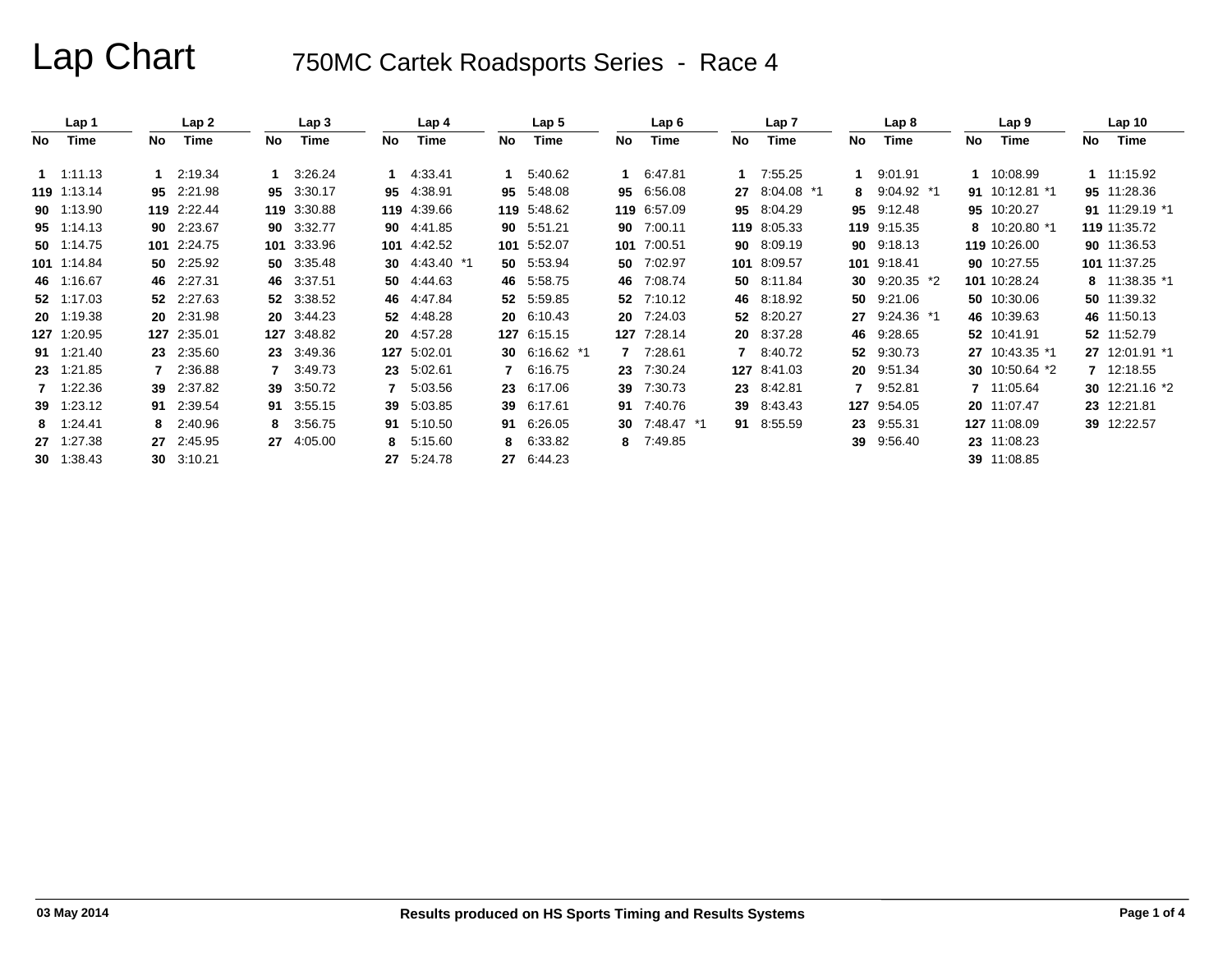|     | Lap <sub>11</sub> |    | Lap <sub>12</sub> |     | Lap 13          |     | Lap <sub>14</sub> |    | Lap <sub>15</sub> |    | Lap $16$        |    | Lap <sub>17</sub> |     | Lap 18           |    | Lap 19           |     | Lap20           |
|-----|-------------------|----|-------------------|-----|-----------------|-----|-------------------|----|-------------------|----|-----------------|----|-------------------|-----|------------------|----|------------------|-----|-----------------|
| No. | Time              | No | Time              | No. | Time            | No. | Time              | No | Time              | No | Time            | No | Time              | No. | Time             | No | Time             | No. | <b>Time</b>     |
|     | 1 12:23.09        |    | 1 13:31.58        |     | 1 14:38.88      | 1   | 15:47.26          |    | 1 16:56.03        |    | 1 18:03.18      |    | 19:10.39          |     | 1 20:22.79       |    | 50 22:05.94      |     | 50 23:16.73     |
|     | 127 12:23.74 *1   |    | 23 13:35.43 *1    |     | 27 14:39.02 *2  |     | 15:56.65 *1       |    | 30 16:58.46 *4    |    | 7 18:21.35 *1   |    | 8 19:16.92 *2     |     | 8 20:29.21 *2    |    | 23 22:07.02 *1   |     | 7 23:19.30 *1   |
|     | 20 12:24.81 *1    |    | 39 13:36.24 *1    |     | 7 14:44.15 *1   |     | 27 15:58.08 *2    |    | 7 17:08.75 *1     |    | 23 18:27.57 *1  |    | 7 19:33.94 *1     |     | 91 20:30.23 $*2$ |    | 95 22:07.78 *1   |     | 30 23:22.75 *6  |
|     | 95 12:36.77       |    | 127 13:37.33 *1   |     | 23 14:47.82 *1  |     | 23 16:00.81 *1    |    | 95 17:13.25       |    | 30 18:30.03 *4  |    | 23 19:40.84 *1    |     | 7 20:46.31 *1    |    | 20 22:10.82 *1   |     | 23 23:29.82 *1  |
|     | 91 12:44.24 *1    |    | 20 13:38.69 *1    |     | 39 14:49.05 *1  |     | 95 16:01.21       |    | 23 17:13.49 *1    |    | 90 18:32.29     |    | 20 19:45.37 *1    |     | 23 20:53.50 *1   |    | 127 22:11.99 *1  |     | 20 23:30.79 *1  |
|     | 119 12:44.67      |    | 95 13:44.80       |     | 127 14:50.43 *1 |     | 127 16:04.86 *1   |    | 27 17:17.32 *2    |    | 20 18:32.79 *1  |    | 127 19:46.39 *1   |     | 50 20:56.26      |    | 90 22:21.41 *1   |     | 127 23:31.66 *1 |
|     | 90 12:45.71       |    | 119 13:53.73      |     | 20 14:51.64 *1  |     | 20 16:04.88 *1    |    | 20 17:19.45 *1    |    | 127 18:33.49 *1 |    | 90 19:46.47       |     | 20 20:58.13 *1   |    | 27 22:34.38 *2   |     | 90 23:31.91 *1  |
|     | 101 12:45.77      |    | 30 13:54.89 *3    |     | 95 14:52.64     |     | 119 16:12.59      |    | 127 17:19.99 *1   |    | 27 18:36.52 *2  |    | 50 19:47.54       |     | 127 20:58.89 *1  |    | 52 22:38.85      |     | 52 23:50.51     |
|     | 50 12:48.87       |    | 90 13:55.34       |     | 119 15:02.42    |     | 39 16:12.98 *1    |    | 90 17:23.19       |    | 50 18:38.06     |    | 95 19:51.68 *1    |     | 95 20:59.54 *1   |    | 39 22:48.53 *2   |     | 46 23:53.47 *1  |
|     | 8 12:55.81 *1     |    | 101 13:56.04      |     | 90 15:04.02     |     | 90 16:13.58       |    | 50 17:28.02       |    | 119 18:53.64    |    | 27 19:56.56 *2    |     | 27 21:15.55 *2   |    | 8 22:56.70 *1    |     | 27 23:57.87 *2  |
|     | 46 13:00.73       |    | 50 13:59.16       |     | 50 15:09.23     |     | 50 16:18.74       |    | 119 17:31.57      |    | 46 18:56.49     |    | 46 20:07.42       |     | 46 21:23.99      |    | 23:06.71         |     | 39 24:01.92 *2  |
|     | 52 13:03.83       |    | 91 14:02.72 *1    |     | 91 15:18.54 *1  |     | 91 16:33.90 *1    |    | 46 17:45.98       |    | 39 19:03.60 *2  |    | 52 20:16.72       |     | 52 21:27.72      |    | 95 23:15.54      |     | 1 24:14.30      |
|     | 27 13:20.42 *1    |    | 46 14:10.72       |     | 46 15:23.22     |     | 46 16:34.33       |    | 91 17:49.61 *1    |    | 52 19:04.26     |    | 30 20:17.64 *4    |     | 39 21:34.99 *2   |    | 91 23:16.65 $*2$ |     | 8 24:22.58 *1   |
|     | 7 13:31.19        |    | 8 14:12.40 *1     |     | 30 15:26.62 *3  |     | 52 16:40.92       |    | 52 17:52.44       |    | 91 19:05.16 *1  |    | 39 20:19.74 *2    |     | 8 21:42.25 *1    |    |                  |     | 95 24:23.06     |
|     |                   |    | 52 14:15.80       |     | 52 15:27.73     |     | 8 16:46.42 *1     |    | 8 18:01.43 *1     |    |                 |    |                   |     | 7 21:58.81       |    |                  |     |                 |
|     |                   |    |                   |     | 8 15:30.37 *1   |     |                   |    |                   |    |                 |    |                   |     |                  |    |                  |     |                 |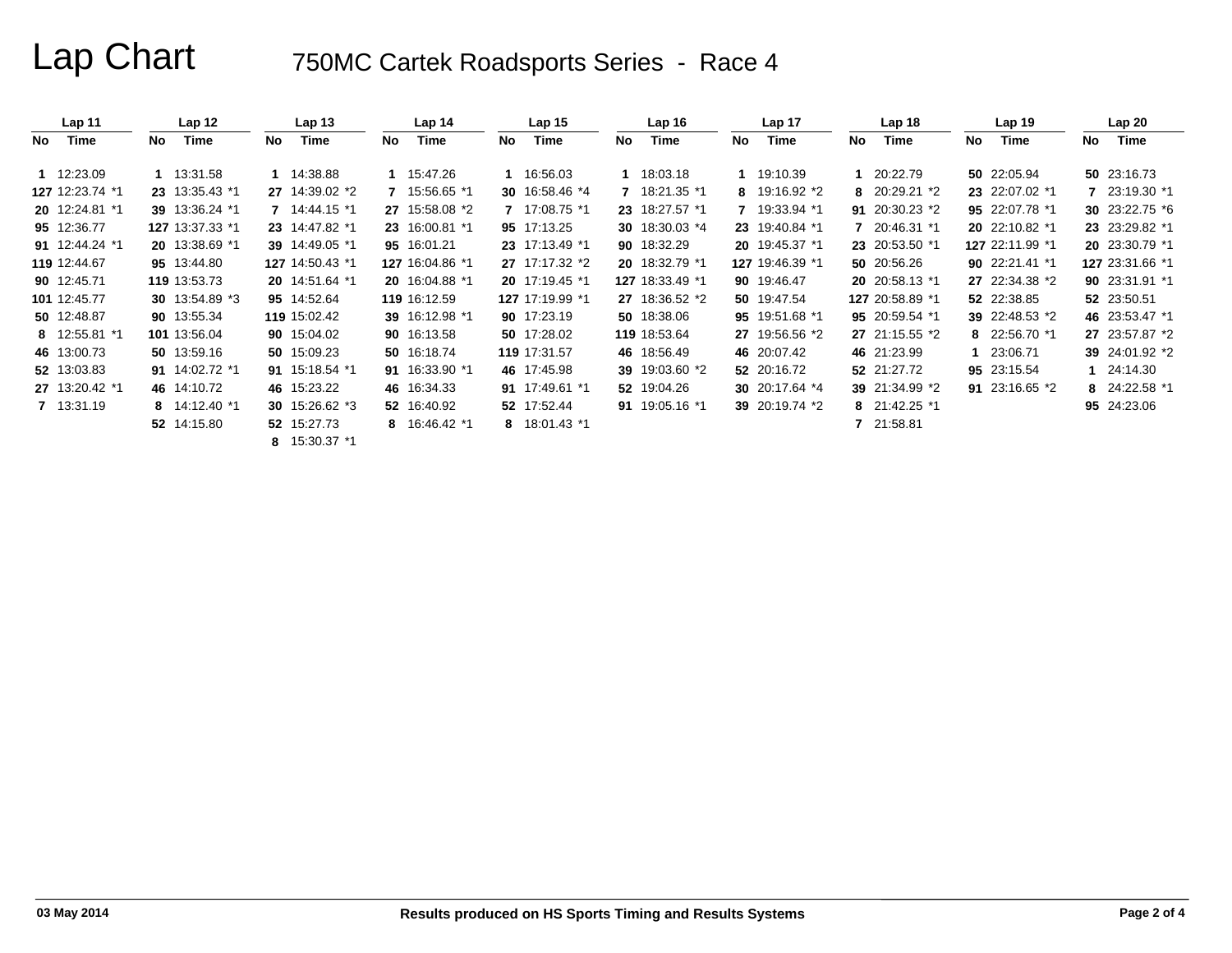|    | Lap21          |    | Lap22           |    | Lap <sub>23</sub>           |    | Lap <sub>24</sub> |    | Lap25           |    | Lap26           |    | Lap27           |    | Lap28             |    | Lap29           |    | Lap30           |
|----|----------------|----|-----------------|----|-----------------------------|----|-------------------|----|-----------------|----|-----------------|----|-----------------|----|-------------------|----|-----------------|----|-----------------|
| No | Time           | No | Time            | No | Time                        | No | Time              | No | Time            | No | Time            | No | Time            | No | Time              | No | Time            | No | Time            |
|    | 50 24:26.04    |    | 50 25:34.97     |    | 50 26:49.75                 |    | 1 28:43.45        |    | 1 29:51.00      |    | 1 30:57.91      |    | 1 32:07.39      |    | 1 33:14.22        |    | 1 34:21.62      |    | 1 35:28.30      |
|    | 91 24:27.80 *3 |    | 91 25:37.98 *3  |    | 90 27:00.01 *1              |    | 28:45.85 *2       |    | 30 29:53.22 *6  |    | 23 30:59.24 *2  |    | 46 32:08.03 *1  |    | 46 33:17.84 *1    |    | 50 34:23.22 *1  |    | 50 35:33.39 *1  |
|    | 90 24:41.52 *1 |    | 90 25:50.84 *1  |    | 8 27:06.44 *3               |    | 20 28:47.53 *2    |    | 127 29:54.18 *2 |    | 127 31:08.08 *2 |    | 23 32:11.64 *2  |    | 23 33:23.23 *2    |    | 8 34:25.49 *3   |    | 46 35:37.95 *1  |
|    | 30 24:42.12 *6 |    | 30 26:00.73 *6  |    | 30 27:19.04 $*$ 6           |    | 95 28:54.00       |    | 7 30:00.42 *2   |    | 30 31:10.84 *6  |    | 127 32:21.78 *2 |    | 95 33:33.65       |    | 46 34:27.63 *1  |    | 8 35:39.22 *3   |
|    | 46 25:05.14 *1 |    | 23 26:08.85 *2  |    | 23 27:20.84 *2              |    | 39 28:54.74 *2    |    | 95 30:02.87     |    | 95 31:11.85     |    | 95 32:24.25     |    | 127 33:36.92 *2   |    | 27 34:30.04 *4  |    | 27 35:47.62 *4  |
|    | 39 25:15.55 *2 |    | 7 26:10.05 *2   |    | 46 27:25.05 *1              |    | 91 29:10.21 *2    |    | 39 30:07.73 *2  |    | 7 31:16.30 *2   |    | 30 32:30.71 *6  |    | 39 33:45.28 *2    |    | 23 34:36.24 *2  |    | 23 35:48.50 *2  |
|    | 1 25:21.34     |    | 127 26:14.93 *2 |    | 127 27:27.54 *2             |    | 27 29:18.01 *3    |    | 91 30:21.08 *2  |    | 39 31:20.07 *2  |    | 7 32:32.20 *2   |    | 7 33:45.81 *2     |    | 95 34:42.58     |    | 95 35:51.01     |
|    | 52 25:24.69    |    | 46 26:14.96 *1  |    | 7 27:27.89 *2               |    | 90 29:18.77       |    | 90 30:28.83     |    | 91 31:32.21 *2  |    | 39 32:32.83 *2  |    | 30 33:47.75 $*$ 6 |    | 127 34:50.59 *2 |    | 127 36:04.44 *2 |
|    | 95 25:30.87    |    | 20 26:19.23 *2  |    | 20 27:32.08 *2              |    | 8 29:32.99 *2     |    | 27 30:35.51 *3  |    | 90 31:38.34     |    | 91 32:44.14 *2  |    | 91 33:54.09 *2    |    | 39 34:57.63 *2  |    | 39 36:09.80 *2  |
|    |                |    | 39 26:28.60 *2  |    | 1 27:36.20                  |    | 50 29:36.19       |    | 8 30:45.91 *2   |    | 27 31:53.53 *3  |    | 90 32:48.00     |    | 90 33:57.50       |    | 7 34:59.36 *2   |    | 7 36:13.17 *2   |
|    |                |    | 26:28.78        |    | 39 27:41.39 *2              |    | 52 29:43.59 *1    |    | 50 30:48.17     |    | 8 31:59.01 *2   |    | 27 33:11.14 *3  |    |                   |    | 91 35:03.90 *2  |    | 91 36:13.50 *2  |
|    |                |    | 95 26:38.07     |    | 95 27:46.28                 |    | 23 29:45.01 *1    |    | 46 30:57.15     |    | 50 31:59.95     |    | 50 33:11.34     |    |                   |    | 30 $35:05.07*6$ |    | 90 36:16.39     |
|    |                |    | 27 26:41.90 *3  |    | 91 27:59.08 *2              |    | 46 29:46.19       |    |                 |    |                 |    | 8 33:12.18 *2   |    |                   |    | 90 35:07.06     |    | 30 36:21.90 *6  |
|    |                |    | 91 26:48.36 *2  |    | 27 28:00.13 *3              |    |                   |    |                 |    |                 |    |                 |    |                   |    |                 |    |                 |
|    |                |    |                 |    | 52 28:05.56 *1              |    |                   |    |                 |    |                 |    |                 |    |                   |    |                 |    |                 |
|    |                |    |                 |    | 90 28:09.59                 |    |                   |    |                 |    |                 |    |                 |    |                   |    |                 |    |                 |
|    |                |    |                 |    | 8 28:19.73 *2               |    |                   |    |                 |    |                 |    |                 |    |                   |    |                 |    |                 |
|    |                |    |                 |    | 23 28:33.10 *1              |    |                   |    |                 |    |                 |    |                 |    |                   |    |                 |    |                 |
|    |                |    |                 |    | $\sim$ $\sim$ $\sim$ $\sim$ |    |                   |    |                 |    |                 |    |                 |    |                   |    |                 |    |                 |

**46** 28:35.63

**30** 28:35.83 \*5

**127** 28:40.92 \*1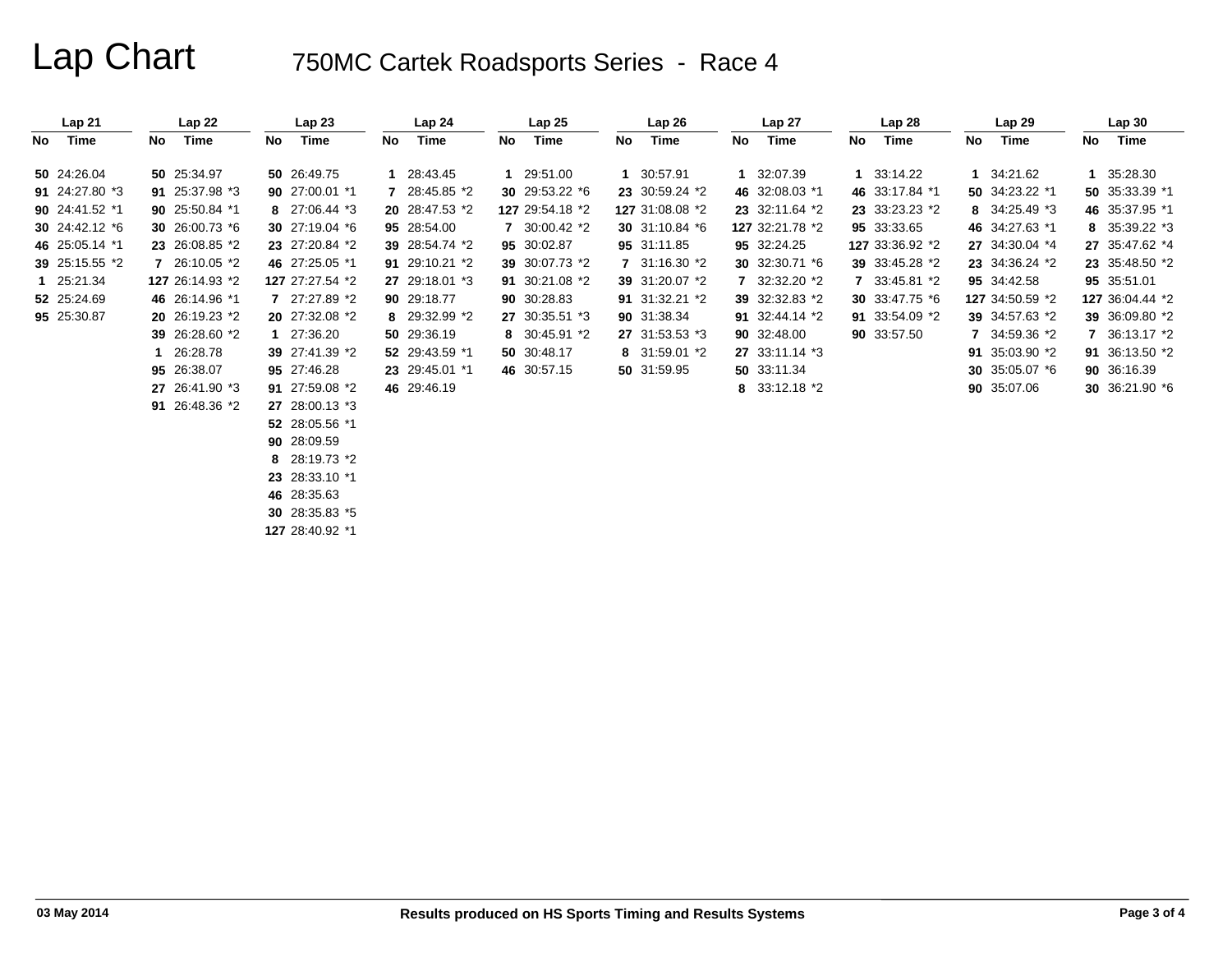|    | Lap <sub>31</sub> |    | Lap 32          |     | Lap <sub>33</sub> |     | Lap <sub>34</sub> |     | Lap <sub>35</sub> |     | Lap36            |    | Lap <sub>37</sub> |     | Lap38                          |    | Lap <sub>39</sub> |    | Lap40 |
|----|-------------------|----|-----------------|-----|-------------------|-----|-------------------|-----|-------------------|-----|------------------|----|-------------------|-----|--------------------------------|----|-------------------|----|-------|
| No | Time              | No | Time            | No. | Time              | No. | Time              | No. | Time              | No. | Time             | No | Time              | No. | Time                           | No | Time              | No | Time  |
|    | 1 36:35.27        |    | 37:41.99        |     | 38:48.92          |     | 1 39:55.35        |     | 1 41:02.83        |     | 42:09.90         |    | 1 43:17.47        |     | 1 44:25.01                     |    | 45:35.43          |    |       |
|    | 50 36:43.43 *1    |    | 50 37:53.83 *1  |     | 30 38:55.64 *7    |     | 30 40:11.95 *7    |     | 7 41:10.07 *3     |     | 27 42:18.42 *5   |    | 39 43:22.42 *3    |     | 39 44:34.59 *3                 |    | 23 45:36.93 *3    |    |       |
|    | 46 36:47.52 *1    |    | 46 37:57.83 *1  |     | 50 39:04.15 $*1$  |     | 50 40:14.06 *1    |     | 50 41:25.66 *1    |     | 7 42:24.40 *3    |    | 127 43:22.43 *3   |     | 127 44:35.71 *3                |    | 39 45:46.82 *3    |    |       |
|    | 8 36:51.68 *3     |    | 8 $38:06.43*3$  |     | 46 39:07.09 *1    |     | 46 40:16.63 *1    |     | 46 41:27.13 *1    |     | 50 $42:35.29$ *1 |    | 27 43:35.59 *5    |     | 27 44:52.79 *5                 |    | 127 45:47.92 *3   |    |       |
|    | 95 36:59.44       |    | 95 38:06.87     |     | 95 39:14.54       |     | 95 40:22.37       |     | 95 41:31.01       |     | 46 42:36.69 *1   |    | 7 43:40.38 *3     |     | 95 44:53.36                    |    | 95 46:01.72       |    |       |
|    | 23 37:01.74 *2    |    | 23 38:14.89 *2  |     | 8 39:20.13 *3     |     | 8 $40:32.39$ *3   |     | 30 41:37.53 *7    |     | 95 42:38.64      |    | 50 43:44.52 *1    |     | $7\quad 44:54.40\text{ }^{*}3$ |    | 50 46:05.14 *1    |    |       |
|    | 27 37:06.78 *4    |    | 27 38:24.60 *4  |     | 23 39:28.43 *2    |     | 23 40:42.00 *2    |     | 8 41:46.27 *3     |     | 30 42:54.72 *7   |    | 95 43:45.98       |     | 50 44:54.83 *1                 |    | 46 46:07.53 *1    |    |       |
|    | 127 37:17.82 *2   |    | 127 38:30.25 *2 |     | 91 39:41.45 *2    |     | 91 40:51.10 $*2$  |     | 23 41:55.68 *2    |     | 8 $42:58.03*3$   |    | 46 43:46.56 *1    |     | 46 44:56.49 *1                 | 7  | 46:10.24 *3       |    |       |
|    | 39 37:22.08 *2    |    | 91 38:32.18 *2  |     | 27 39:42.37 *4    |     | 90 40:53.66       |     | 91 42:00.45 $*2$  |     | 23 43:09.69 *2   |    | 8 44:09.67 *3     |     | 8 45:21.30 *3                  |    | 27 46:10.53 *5    |    |       |
|    | 91 37:23.37 *2    |    | 39 38:33.63 *2  |     | 90 39:43.54       |     | 127 40:56.84 *2   |     | 90 42:02.75       |     | 91 43:09.85 *2   |    | 30 44:12.96 *7    |     | 91 45:28.76 *2                 |    | 8 46:32.81 *3     |    |       |
|    | 90 37:25.82       |    | 90 38:34.74     |     | 127 39:43.61 *2   |     | 39 40:57.67 *2    |     | 127 42:09.17 *2   |     | 90 43:11.87      |    | 91 44:19.46 $*2$  |     | 30 45:30.65 *7                 |    | 91 46:38.06 *2    |    |       |
|    | 7 37:27.18 *2     |    | 7 38:40.57 *2   |     | 39 39:46.08 *2    |     | 27 41:00.95 *4    |     | 39 42:09.87 *2    |     |                  |    | 90 44:21.99       |     | 90 45:30.92                    |    | 90 46:40.32       |    |       |
|    | 30 37:38.97 *6    |    |                 |     | 7 39:54.47 *2     |     |                   |     |                   |     |                  |    | 23 44:23.46 *2    |     |                                |    | 30 46:47.25 *7    |    |       |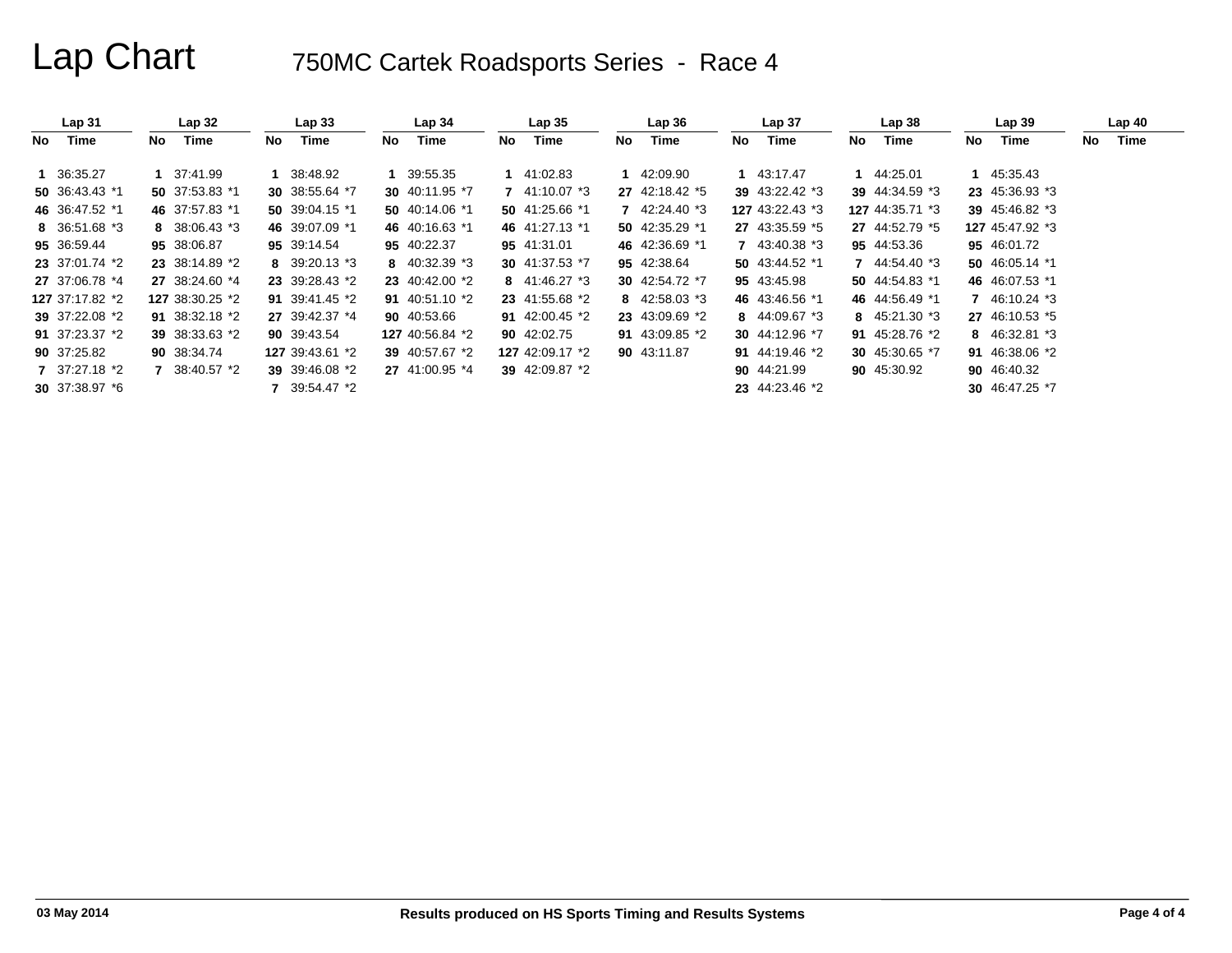### **750MC Cartek Roadsports Series**

#### **LAP TIMES - Race 4**

| 1  |              | <b>Rob HORSFIELD</b>          |                         |                            |                          |                            |                            |                |                            |                          |                          |
|----|--------------|-------------------------------|-------------------------|----------------------------|--------------------------|----------------------------|----------------------------|----------------|----------------------------|--------------------------|--------------------------|
|    | Lap          | $\blacksquare$ 1              | $\overline{2}$          | $\overline{\phantom{a}}$ 3 | $\overline{\phantom{a}}$ | $5\phantom{.0}$            | $\overline{\phantom{0}}$ 6 | $\overline{7}$ | 8                          | $\overline{\phantom{a}}$ | 10                       |
|    | 1            | 1:11.13                       | 1:08.21                 | 1:06.90                    | 1:07.17                  | 1:07.21                    | 1:07.19                    | 1:07.44        | 1:06.66                    | 1:07.08                  | 1:06.93                  |
|    | 11           | 1:07.17                       | 1:08.49                 | 1:07.30                    | 1:08.38                  | 1:08.77                    | 1:07.15                    | 1:07.21        | 1:12.40                    | 2:43.92                  | 1:07.59                  |
|    | 21           | 1:07.04                       | 1:07.44                 | 1:07.42                    | 1:07.25                  | 1:07.55                    | 1:06.91                    | 1:09.48        | 1:06.83                    | 1:07.40                  | 1:06.68                  |
|    | 31           | 1:06.97                       | 1:06.72                 | 1:06.93                    | 1:06.43                  | 1:07.48                    | 1:07.07                    | 1:07.57        | 1:07.54                    | 1:10.42                  |                          |
| 7  |              | <b>Benjamin CORBEY</b>        |                         |                            |                          |                            |                            |                |                            |                          |                          |
|    | Lap          | $\blacksquare$ 1              | $\overline{\mathbf{2}}$ | $\overline{\mathbf{3}}$    | $\overline{\mathbf{4}}$  | $\overline{\phantom{0}}$ 5 | $\overline{\phantom{0}}$ 6 | $\overline{7}$ | $\overline{\mathbf{8}}$    | $\overline{\phantom{a}}$ | $\overline{10}$          |
|    | 1            | 1:22.36                       | 1:14.52                 | 1:12.85                    | 1:13.83                  | 1:13.19                    | 1:11.86                    | 1:12.11        | 1:12.09                    | 1:12.83                  | 1:12.91                  |
|    | 11           | 1:12.64                       | 1:12.96                 | 1:12.50                    | 1:12.10                  | 1:12.60                    | 1:12.59                    | 1:12.37        | 1:12.50                    | 1:20.49                  | 2:50.75                  |
|    | 21           | 1:17.84                       | 1:17.96                 | 1:14.57                    | 1:15.88                  | 1:15.90                    | 1:13.61                    | 1:13.55        | 1:13.81                    | 1:14.01                  | 1:13.39                  |
|    | 31           | 1:13.90                       | 1:15.60                 | 1:14.33                    | 1:15.98                  | 1:14.02                    | 1:15.84                    |                |                            |                          |                          |
| 8  |              | <b>Carl OWEN</b>              |                         |                            |                          |                            |                            |                |                            |                          |                          |
|    | Lap          | $\blacksquare$ 1              | 2 <sup>1</sup>          | $\overline{\mathbf{3}}$    | $\overline{\phantom{a}}$ | $\overline{\phantom{0}}$ 5 | $\overline{\phantom{0}}$ 6 | $\overline{7}$ | $\overline{\phantom{a}}$ 8 | $\overline{\phantom{a}}$ | $\overline{10}$          |
|    | 1            | 1:24.41                       | 1:16.55                 | 1:15.79                    | 1:18.85                  | 1:18.22                    | 1:16.03                    | 1:15.07        | 1:15.88                    | 1:17.55                  | 1:17.46                  |
|    | 11           | 1:16.59                       | 1:17.97                 | 1:16.05                    | 1:15.01                  | 1:15.49                    | 1:12.29                    | 1:13.04        | 1:14.45                    | 1:25.88                  | 2:43.86                  |
|    | 21           | 1:13.29                       | 1:13.26                 | 1:12.92                    | 1:13.10                  | 1:13.17                    | 1:13.31                    | 1:13.73        | 1:12.46                    | 1:14.75                  | 1:13.70                  |
|    | 31           | 1:12.26                       | 1:13.88                 | 1:11.76                    | 1:11.64                  | 1:11.63                    | 1:11.51                    |                |                            |                          |                          |
| 20 |              | <b>David SHARP</b>            |                         |                            |                          |                            |                            |                |                            |                          |                          |
|    | Lap          | $\sim$ 1                      | $\mathbf{2}$            | $\sim$ 3                   | $\overline{\mathbf{4}}$  | 5 <sub>5</sub>             | $\overline{\phantom{0}}$ 6 | $\overline{7}$ | 8                          | 9                        | $\overline{\mathbf{10}}$ |
|    | 1            | 1:19.38                       | 1:12.60                 | 1:12.25                    | 1:13.05                  | 1:13.15                    | 1:13.60                    | 1:13.25        | 1:14.06                    | 1:16.13                  | 1:17.34                  |
|    | 11           | 1:13.88                       | 1:12.95                 | 1:13.24                    | 1:14.57                  | 1:13.34                    | 1:12.58                    | 1:12.76        | 1:12.69                    | 1:19.97                  | 2:48.44                  |
|    | 21           | 1:12.85                       | 1:15.45                 |                            |                          |                            |                            |                |                            |                          |                          |
| 23 |              | <b>Jason RISHOVER</b>         |                         |                            |                          |                            |                            |                |                            |                          |                          |
|    | Lap          | $\overline{1}$ $\overline{2}$ |                         | $\overline{\mathbf{3}}$    | $\overline{\mathbf{4}}$  | $\overline{\phantom{0}}$ 5 | $\overline{\phantom{0}}$ 6 | $\overline{7}$ | $\overline{\phantom{a}}$ 8 | $\overline{\phantom{a}}$ | $\overline{10}$          |
|    | $1 \quad$    | 1:21.85                       | 1:13.75                 | 1:13.76                    | 1:13.25                  | 1:14.45                    | 1:13.18                    | 1:12.57        | 1:12.50                    | 1:12.92                  | 1:13.58                  |
|    | 11           | 1:13.62                       | 1:12.39                 | 1:12.99                    | 1:12.68                  | 1:14.08                    | 1:13.27                    | 1:12.66        | 1:13.52                    | 1:22.80                  | 2:39.03                  |
|    | 21           | 1:11.99                       | 1:12.26                 | 1:11.91                    | 1:14.23                  | 1:12.40                    | 1:11.59                    | 1:13.01        | 1:12.26                    | 1:13.24                  | 1:13.15                  |
|    | 31           | 1:13.54                       | 1:13.57                 | 1:13.68                    | 1:14.01                  | 1:13.77                    | 1:13.47                    |                |                            |                          |                          |
| 27 |              | <b>Sarah NIBLETT</b>          |                         |                            |                          |                            |                            |                |                            |                          |                          |
|    | Lap          | $\mathbf{1}$                  | $\overline{2}$          | 3 <sup>1</sup>             | $\overline{\mathbf{4}}$  | 5 <sub>5</sub>             | $\overline{\phantom{0}}$ 6 | $\overline{7}$ | $\bf{8}$                   | 9                        | 10                       |
|    | $\mathbf{1}$ | 1:27.38                       | 1:18.57                 | 1:19.05                    | 1:19.78                  | 1:19.45                    | 1:19.85                    | 1:20.28        | 1:18.99                    | 1:18.56                  | 1:18.51                  |
|    | 11           | 1:18.60                       | 1:19.06                 | 1:19.24                    | 1:19.20                  | 1:20.04                    | 1:18.99                    | 1:18.83        | 1:23.49                    | 2:44.03                  | 1:18.23                  |
|    | 21           | 1:17.88                       | 1:17.50                 | 1:18.02                    | 1:17.61                  | 1:18.90                    | 1:17.58                    | 1:19.16        | 1:17.82                    | 1:17.77                  | 1:18.58                  |
|    | 31           | 1:17.47                       | 1:17.17                 | 1:17.20                    | 1:17.74                  |                            |                            |                |                            |                          |                          |
| 30 |              | <b>Amy HOUGHAM</b>            |                         |                            |                          |                            |                            |                |                            |                          |                          |
|    | Lap          | $\mathbf{1}$                  | $\overline{2}$          | 3 <sup>1</sup>             | $\overline{\mathbf{4}}$  | 5 <sub>5</sub>             | $6\phantom{1}6$            | $\overline{7}$ | 8                          | 9                        | 10                       |
|    | 1            | 1:38.43                       | 1:31.78                 | 1:33.19                    | 1:33.22                  | 1:31.85                    | 1:31.88                    | 1:30.29        | 1:30.52                    | 1:33.73                  | 1:31.73                  |
|    | 11           | 1:31.84                       | 1:31.57                 | 1:47.61                    | 3:05.11                  | 1:19.37                    | 1:18.61                    | 1:18.31        | 1:16.79                    | 1:17.39                  | 1:17.62                  |
|    | 21           | 1:19.87                       | 1:17.04                 | 1:17.32                    | 1:16.83                  | 1:17.07                    | 1:16.67                    | 1:16.31        | 1:25.58                    | 1:17.19                  | 1:18.24                  |
|    | 31           | 1:17.69                       | 1:16.60                 |                            |                          |                            |                            |                |                            |                          |                          |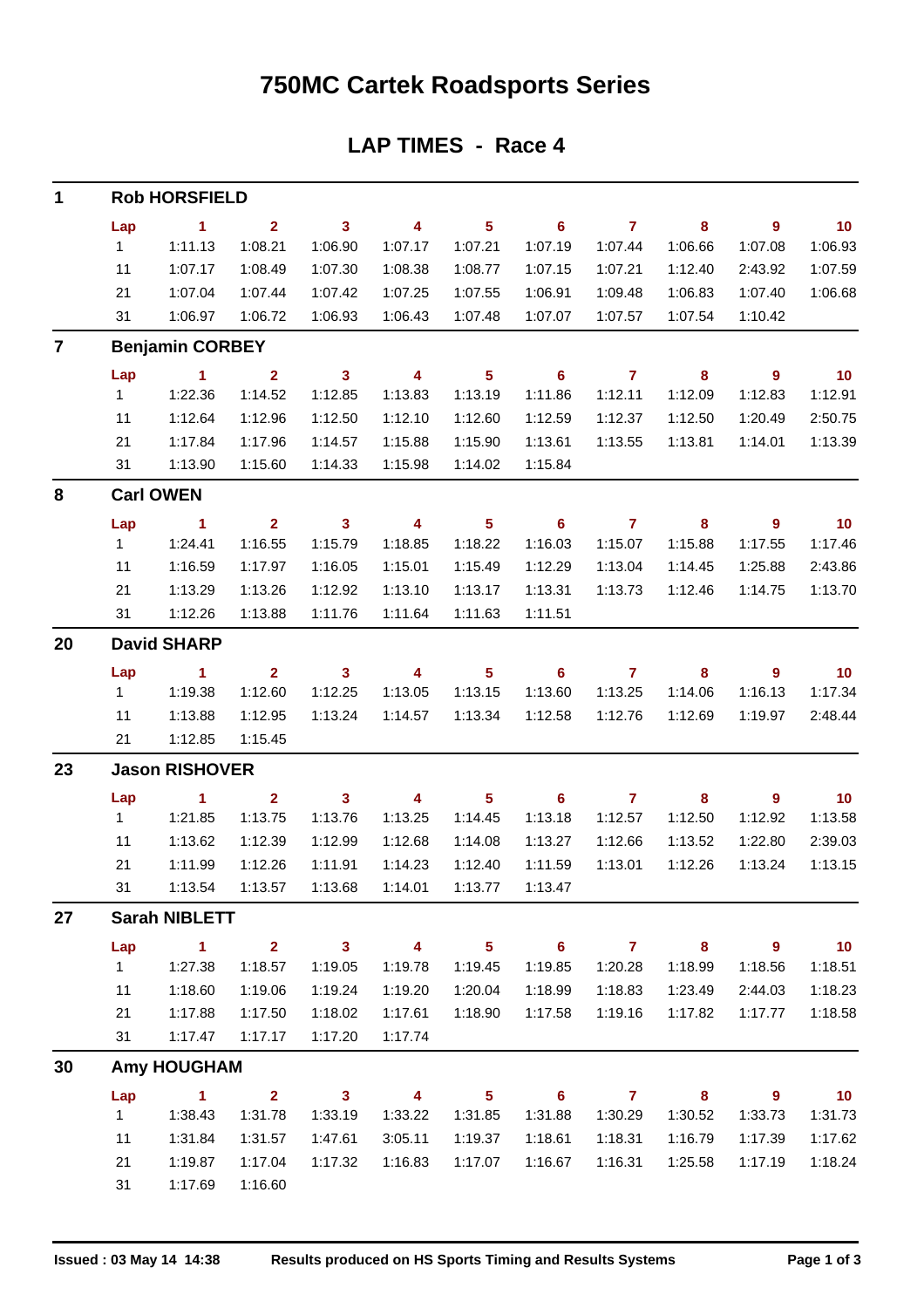| 39  |     | <b>Leighton NORRIS</b>  |                         |                            |                          |                 |                            |                |                            |                          |                             |
|-----|-----|-------------------------|-------------------------|----------------------------|--------------------------|-----------------|----------------------------|----------------|----------------------------|--------------------------|-----------------------------|
|     | Lap | $\blacksquare$          | $\overline{2}$          | $\mathbf{3}$               | $\overline{4}$           | 5 <sub>5</sub>  | $\overline{\phantom{0}}$ 6 | $\overline{7}$ | 8                          | $\overline{9}$           | $\blacksquare$ 10           |
|     | 1   | 1:23.12                 | 1:14.70                 | 1:12.90                    | 1:13.13                  | 1:13.76         | 1:13.12                    | 1:12.70        | 1:12.97                    | 1:12.45                  | 1:13.72                     |
|     | 11  | 1:13.67                 | 1:12.81                 | 1:23.93                    | 2:50.62                  | 1:16.14         | 1:15.25                    | 1:13.54        | 1:13.39                    | 1:13.63                  | 1:13.05                     |
|     | 21  | 1:12.79                 | 1:13.35                 | 1:12.99                    | 1:12.34                  | 1:12.76         | 1:12.45                    | 1:12.35        | 1:12.17                    | 1:12.28                  | 1:11.55                     |
|     | 31  | 1:12.45                 | 1:11.59                 | 1:12.20                    | 1:12.55                  | 1:12.17         | 1:12.23                    |                |                            |                          |                             |
| 46  |     | <b>Rebecca JACKSON</b>  |                         |                            |                          |                 |                            |                |                            |                          |                             |
|     | Lap | $\sim$ 1                | $\overline{2}$          | $\overline{\phantom{a}}$ 3 | $\overline{4}$           | $5\phantom{.0}$ | $\overline{\phantom{0}}$ 6 | $\overline{7}$ | 8                          | $\overline{9}$           | $\overline{10}$             |
|     | 1   | 1:16.67                 | 1:10.64                 | 1:10.20                    | 1:10.33                  | 1:10.91         | 1:09.99                    | 1:10.18        | 1:09.73                    | 1:10.98                  | 1:10.50                     |
|     | 11  | 1:10.60                 | 1:09.99                 | 1:12.50                    | 1:11.11                  | 1:11.65         | 1:10.51                    | 1:10.93        | 1:16.57                    | 2:29.48                  | 1:11.67                     |
|     | 21  | 1:09.82                 | 1:10.09                 | 1:10.58                    | 1:10.56                  | 1:10.96         | 1:10.88                    | 1:09.81        | 1:09.79                    | 1:10.32                  | 1:09.57                     |
|     | 31  | 1:10.31                 | 1:09.26                 | 1:09.54                    | 1:10.50                  | 1:09.56         | 1:09.87                    | 1:09.93        | 1:11.04                    |                          |                             |
| 50  |     | <b>Steve HEWSON</b>     |                         |                            |                          |                 |                            |                |                            |                          |                             |
|     | Lap | $\blacksquare$ 1        | $\overline{2}$          | $\overline{\phantom{a}}$ 3 | $\overline{\phantom{a}}$ | $5\phantom{.0}$ | $\overline{\phantom{0}}$ 6 | $\overline{7}$ | $\overline{\phantom{a}}$ 8 | $\overline{\phantom{a}}$ | $\overline{\phantom{0}}$ 10 |
|     | 1   | 1:14.75                 | 1:11.17                 | 1:09.56                    | 1:09.15                  | 1:09.31         | 1:09.03                    | 1:08.87        | 1:09.22                    | 1:09.00                  | 1:09.26                     |
|     | 11  | 1:09.55                 | 1:10.29                 | 1:10.07                    | 1:09.51                  | 1:09.28         | 1:10.04                    | 1:09.48        | 1:08.72                    | 1:09.68                  | 1:10.79                     |
|     | 21  | 1:09.31                 | 1:08.93                 | 1:14.78                    | 2:46.44                  | 1:11.98         | 1:11.78                    | 1:11.39        | 1:11.88                    | 1:10.17                  | 1:10.04                     |
|     | 31  | 1:10.40                 | 1:10.32                 | 1:09.91                    | 1:11.60                  | 1:09.63         | 1:09.23                    | 1:10.31        | 1:10.31                    |                          |                             |
| 52  |     | <b>Anthony COLES</b>    |                         |                            |                          |                 |                            |                |                            |                          |                             |
|     | Lap | $\blacksquare$ 1        | $\overline{2}$          | $\overline{\phantom{a}}$ 3 | 4                        | $5\phantom{.0}$ | $\overline{\phantom{0}}$ 6 | $\overline{7}$ | 8                          | 9                        | $\overline{10}$             |
|     | 1   | 1:17.03                 | 1:10.60                 | 1:10.89                    | 1:09.76                  | 1:11.57         | 1:10.27                    | 1:10.15        | 1:10.46                    | 1:11.18                  | 1:10.88                     |
|     | 11  | 1:11.04                 | 1:11.97                 | 1:11.93                    | 1:13.19                  | 1:11.52         | 1:11.82                    | 1:12.46        | 1:11.00                    | 1:11.13                  | 1:11.66                     |
|     | 21  | 1:34.18                 | 2:40.87                 | 1:38.03                    |                          |                 |                            |                |                            |                          |                             |
| 90  |     | <b>Matt CHERRINGTON</b> |                         |                            |                          |                 |                            |                |                            |                          |                             |
|     | Lap | $\sim$ 1                | $\overline{\mathbf{2}}$ | $\overline{\phantom{a}}$ 3 | $\overline{\mathbf{4}}$  | $5\phantom{.0}$ | $\overline{\phantom{0}}$ 6 | $\overline{7}$ | 8                          | $\overline{9}$           | $\blacksquare$ 10           |
|     | 1   | 1:13.90                 | 1:09.77                 | 1:09.10                    | 1:09.08                  | 1:09.36         | 1:08.90                    | 1:09.08        | 1:08.94                    | 1:09.42                  | 1:08.98                     |
|     | 11  | 1:09.18                 | 1:09.63                 | 1:08.68                    | 1:09.56                  | 1:09.61         | 1:09.10                    | 1:14.18        | 2:34.94                    | 1:10.50                  | 1:09.61                     |
|     | 21  | 1:09.32                 | 1:09.17                 | 1:09.58                    | 1:09.18                  | 1:10.06         | 1:09.51                    | 1:09.66        | 1:09.50                    | 1:09.56                  | 1:09.33                     |
|     | 31  | 1:09.43                 | 1:08.92                 | 1:08.80                    | 1:10.12                  | 1:09.09         | 1:09.12                    | 1:10.12        | 1:08.93                    | 1:09.40                  |                             |
| 91  |     | <b>Simon PHILLIPS</b>   |                         |                            |                          |                 |                            |                |                            |                          |                             |
|     | Lap | $\sim$ 1                | $\overline{2}$          | $\overline{\mathbf{3}}$    | $\overline{4}$           | 5 <sub>5</sub>  | $\overline{\phantom{0}}$ 6 | $\overline{7}$ | $\overline{\mathbf{8}}$    | $\overline{\phantom{a}}$ | 10                          |
|     | 1   | 1:21.40                 | 1:18.14                 | 1:15.61                    | 1:15.35                  | 1:15.55         | 1:14.71                    | 1:14.83        | 1:17.22                    | 1:16.38                  | 1:15.05                     |
|     | 11  | 1:18.48                 | 1:15.82                 | 1:15.36                    | 1:15.71                  | 1:15.55         | 1:25.07                    | 2:46.42        | 1:11.15                    | 1:10.18                  | 1:10.38                     |
|     | 21  | 1:10.72                 | 1:11.13                 | 1:10.87                    | 1:11.13                  | 1:11.93         | 1:09.95                    | 1:09.81        | 1:09.60                    | 1:09.87                  | 1:08.81                     |
|     | 31  | 1:09.27                 | 1:09.65                 | 1:09.35                    | 1:09.40                  | 1:09.61         | 1:09.30                    | 1:09.30        |                            |                          |                             |
| 95  |     | <b>Anthony DAY</b>      |                         |                            |                          |                 |                            |                |                            |                          |                             |
|     | Lap | $\sim$ 1                | $\overline{2}$          | $\overline{\mathbf{3}}$    | $\overline{\mathbf{4}}$  | 5 <sub>5</sub>  | $\overline{\phantom{0}}$ 6 | $\overline{7}$ | 8                          | 9                        | 10                          |
|     | 1   | 1:14.13                 | 1:07.85                 | 1:08.19                    | 1:08.74                  | 1:09.17         | 1:08.00                    | 1:08.21        | 1:08.19                    | 1:07.79                  | 1:08.09                     |
|     | 11  | 1:08.41                 | 1:08.03                 | 1:07.84                    | 1:08.57                  | 1:12.04         | 2:38.43                    | 1:07.86        | 1:08.24                    | 1:07.76                  | 1:07.52                     |
|     | 21  | 1:07.81                 | 1:07.20                 | 1:08.21                    | 1:07.72                  | 1:08.87         | 1:08.98                    | 1:12.40        | 1:09.40                    | 1:08.93                  | 1:08.43                     |
|     | 31  | 1:08.43                 | 1:07.43                 | 1:07.67                    | 1:07.83                  | 1:08.64         | 1:07.63                    | 1:07.34        | 1:07.38                    | 1:08.36                  |                             |
| 101 |     | <b>Antony SHARPE</b>    |                         |                            |                          |                 |                            |                |                            |                          |                             |
|     | Lap | $\mathbf 1$             | $\overline{2}$          | $\mathbf{3}$               | $\overline{\mathbf{4}}$  | 5 <sub>5</sub>  | $6\phantom{1}$             | $\mathbf{7}$   | 8                          | 9                        | 10                          |
|     | 1   | 1:14.84                 | 1:09.91                 | 1:09.21                    | 1:08.56                  | 1:09.55         | 1:08.44                    | 1:09.06        | 1:08.84                    | 1:09.83                  | 1:09.01                     |
|     | 11  | 1:08.52                 | 1:10.27                 |                            |                          |                 |                            |                |                            |                          |                             |